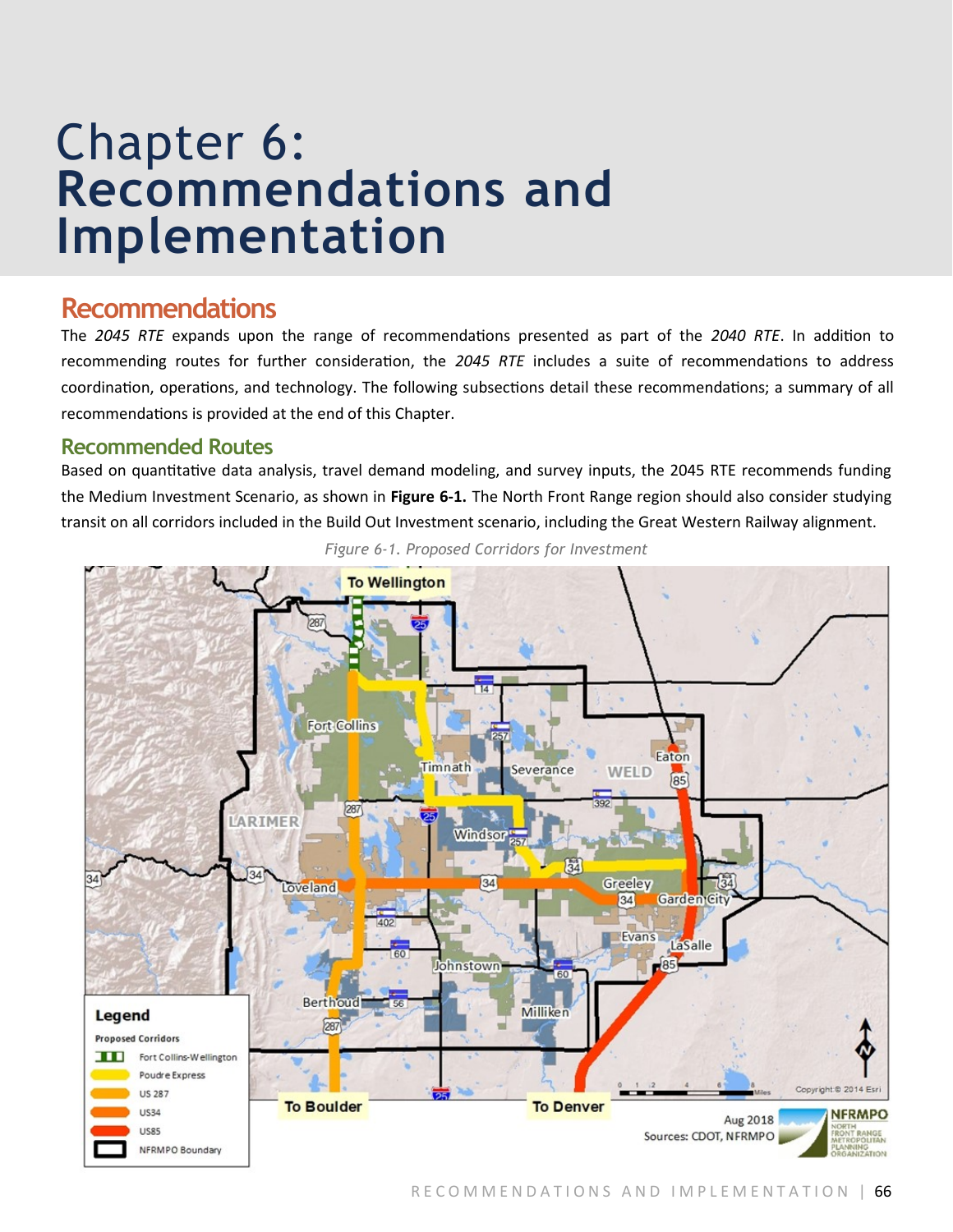### **Finding Local Inspiration**

Providing regional transit service is not a new concept for communities and providers in the North Front Range. As the region plans for new transit connections, it may be helpful to review the processes that helped develop the current, successful regional services. In particular, the FLEX service between Fort Collins and Boulder, and the work done by GET as an agency serve as two excellent models for inter-jurisdictional collaboration.

FLEX service was formed through a partnership among town, city, and county stakeholders and is funded by subsidies from these jurisdictions. The route is operated by Transfort, due to its capacity to operate and maintain the vehicles. The municipalities meet regularly to provide input to Transfort. Transfort is the DR for FTA funding, has existing structures and capacity to operate the service, and the ability to operate and maintain the vehicles. This is not to say all future regional transit

should be operated by Transfort, but rather the process for governance and funding could be replicated. Like the FLEX, GET provides transit service to Greeley, Evans, and Garden City through an Intergovernmental Agreement (IGA). IGAs are a good way to build on existing governmental infrastructure and capacity while maximizing operational efficiency.

In addition, Transfort, COLT, and GET have all worked together on various projects. In 2017, GET provided additional capacity for Transfort during CSU football games with buses and operators. COLT contracts with Transfort for a Transit Manager position, allowing COLT access to the existing services and knowledge within Transfort. The expectation of the *2045 RTE* is that relationships like these will not just continue, but also grow.

#### **Consolidating Planning Efforts**

On December 7, 2017 the NFRMPO Planning Council adopted the *2017 Coordinated Public Transit/Human Services Transportation Plan (Coordinated Plan).* The Coordinated Plan is updated every four years as part of the NFRMPO's long-range planning process. The *2017 Coordinated Plan* serves as the strategic plan for the NFRMPO's Mobility Coordination program through 2021. Specifically, it seeks to guide the improvement of transportation for vulnerable populations, including older adults and individuals with disabilities. This process is conducted in accordance with requirements for entities receiving FTA §5310 funds.

The *2017 Coordinated Plan* kicked off in October 2016 with a joint public meeting of the Larimer County Mobility Committee (LCMC) and the Weld County Mobility Committee (WCMC). Over the subsequent year, LCMC and WCMC provided guidance at their bi-monthly

meetings. In addition, NFRMPO staff attended community meetings, senior lunches, and community events throughout the region to discuss the issues facing these population in transportation. Throughout this process, transportation needs in the unincorporated areas remained one of the most commonly cited needs.

Currently, the *Coordinated Plan* and *RTE* are developed separately, though there exists significant overlap between key stakeholders, outreach processes, and content. Given these inherent similarities, it is recommended the *Coordinated Plan* and *RTE* be consolidated into one plan and plan process moving forward. Consolidation would prevent duplicative work, reduce demand on stakeholders, and enable the *RTE* to more holistically address transit needs within the region. Additionally, the *Coordinated Plan* could be expanded to act as the short-range plan.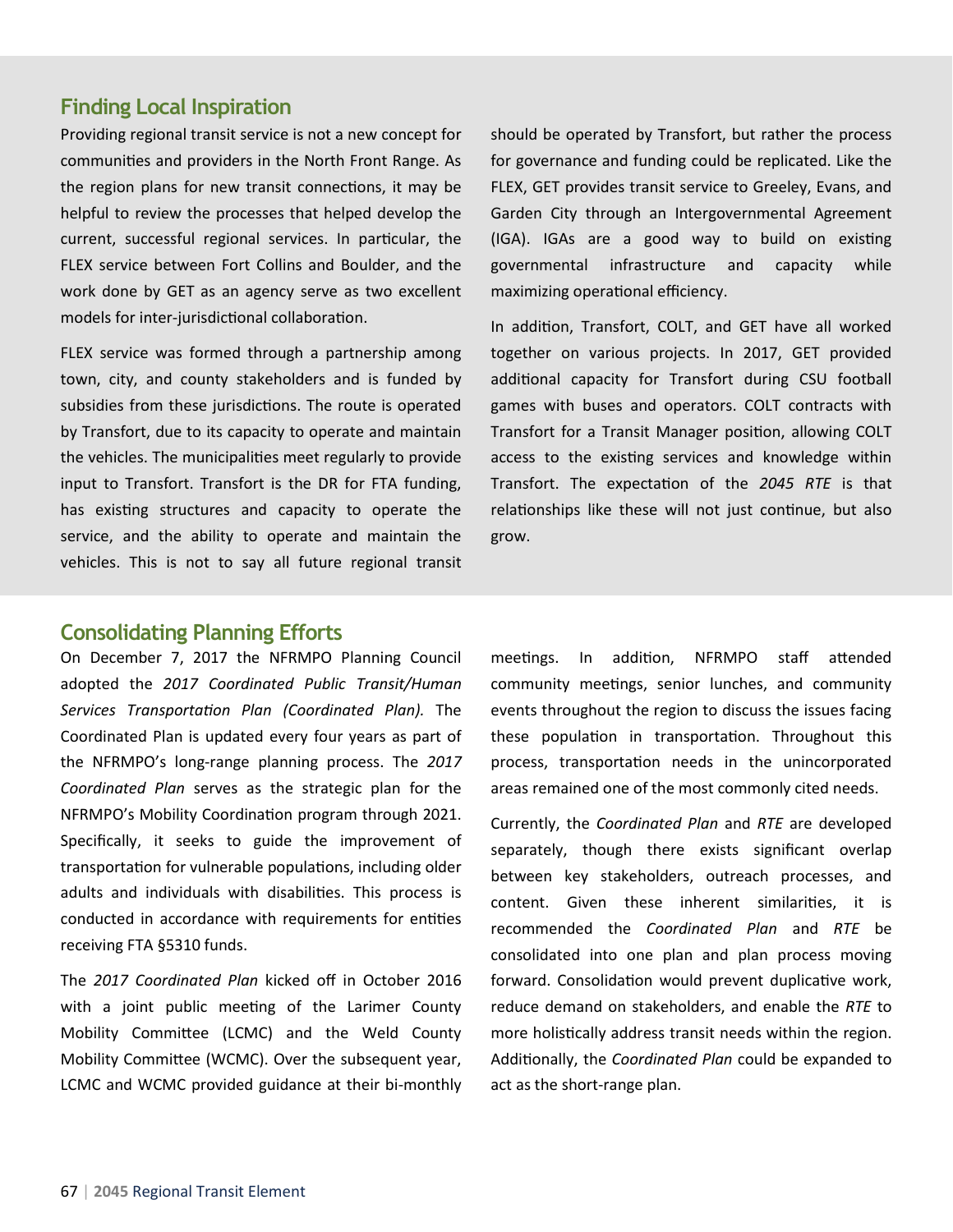#### **Equitable Investment**

Equity arose as a central theme during the *2045 RTE*  outreach process. Equity, in the context of providing transit service, means providing everyone the service they need, rather than providing everyone uniform service. For example, providing fixed-route services within a half-mile walkshed of every person in the region may provide equal service, but this service may not be equitably accessible to users requiring paratransit, older adults, individuals dependent on transit for transportation, and youth.

Though financial constraints restrict achievement of completely equal and equitable service, transit investment should strive to prioritize equity, ensuring populations of all abilities, ages, and income levels have the same access to transportation opportunities that fit their specific needs.

#### **Statewide Transit Development Program**

The Transit Development Program (TDP) was developed as planning tool containing a comprehensive, Statewide list of capital transit projects. Transit stakeholders within Each Transportation Planning Region (TPR) and MPO across the State contributed to provide CDOT with a list of unfunded capital projects and priorities.

Each MPO and TPR was provided an estimate of potential future funding and asked to prioritize projects to be included in the Tier 1 Development Program. As funding becomes available, projects within the Tier 1 Development Program should be considered for funding first. The TDP and the Tier 1 Development Program are both living documents and are subject to revision as new planning needs and funding opportunities arise.

The TDP was developed in anticipation of several potential new funding opportunities, including funds from SB18-001, statewide transportation funding initiative SB 17-267 and multiple transportation funding ballot initiatives. At the publication of the 2045 RTE, the status of these funding opportunities is unclear; however, the TDP will remain a valuable tool to reference as funding opportunities arise. The 2045 RTE

recommends using the TDP as a starting point for further identifying and prioritizing any transportation projects for funding. The full list of projects identified for the NFRMPO portion of the TDP can be found in **Appendix C**.

#### **Technological Considerations**

Given the horizon of the *2045 RTE*, it is difficult to predict the trajectory of technological advancements that may impact the feasibility and performance of regional transit. The *2045 RTE* recommends prioritizing investment in technologies that are expected to enhance user experience or improve mobility. Specifically, the *2045 RTE* recommends studying the feasibility of a singular, regional (universal) transit pass accepted by all major transit providers. A Universal Pass would facilitate intercity transfers for existing regional routes, like the FLEX, and for future regional routes, like the Poudre Express. A Universal Pass may also facilitate coordinated data collection efforts to better quantify boardings between all partnering providers, allowing for datadriven prioritization of routes based on demand.

Additionally, the *2045 RTE* recommends the development of a regional transit web-based or mobilebased app that would enable users to quickly plan the most efficient route between communities, accounting for transfers, wait times, etc. To be as accessible to all users as possible, the app may include features to accommodate users with limited sight abilities and limited English proficiency.

#### **Education**

Rider education remains one of the most prominent barriers to increasing ridership. During the *2045 RTE*  outreach process, several community members marked a lack of knowledge as their primary reason for not using transit. The *2045 RTE* recommends the development of a regional transit education program including how to plan a trip, payment options, how to transfer, how to request a stop, how to load and unload a bike, and the economic, health, and environmental benefits of riding transit. In addition to a coordinated rider and potential rider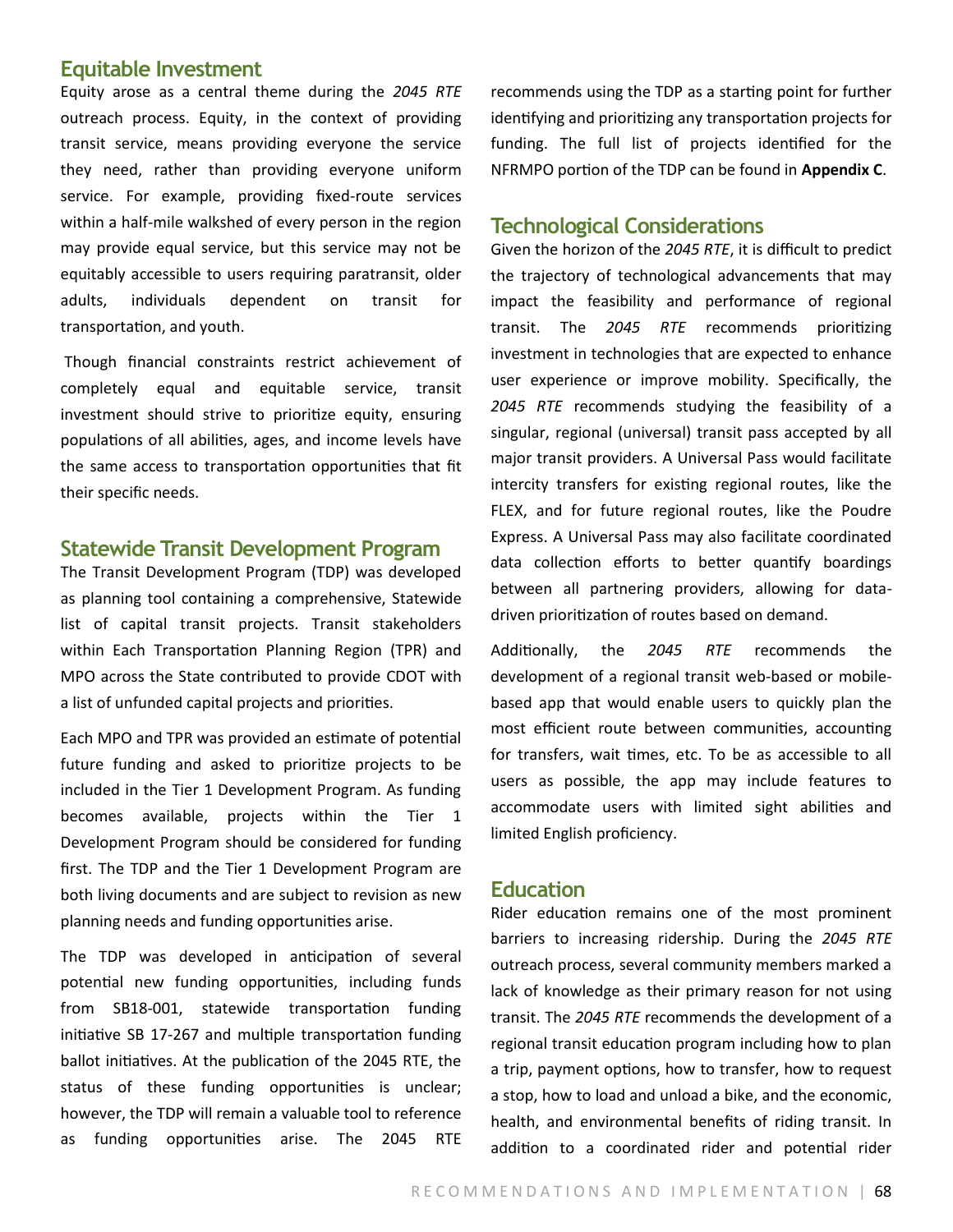education program, the *2045 RTE* recommends expanding the existing Travel Training Program to give potential riders the hands-on experience they may need to confidently ride transit. All educational materials should be made accessible to users of all abilities, including users with limited sight and hearing, as well as users with limited English proficiency.

## **Implementation**

Developing a useful plan requires the identification of actionable steps capable of achieving established goals and objectives. The following sections present suggested actions for the *2045 RTE* and metrics to help track the implementation of this Plan.

## **2045 RTE Action Plan**

**Table 6-1** provides a high-level overview of the action steps required to implement the recommendations detailed in the beginning of this Chapter, including approximate timeline and responsible parties.

#### *Table 6-1. 2045 RTE Action Plan*

| <b>Action</b>                                                                                                | <b>Timeframe</b> | <b>Responsibility</b>                              |  |
|--------------------------------------------------------------------------------------------------------------|------------------|----------------------------------------------------|--|
| <b>Route Recommendations</b>                                                                                 |                  |                                                    |  |
| Support the funding and development of the Poudre Express                                                    | 2021             | Fort Collins, Greeley,<br>Windsor                  |  |
| Invest in transit along US34, US85, and US287                                                                | 2045             | <b>Transit Agencies</b>                            |  |
| <b>Coordinated Planning</b>                                                                                  |                  |                                                    |  |
| Consolidate the Coordinated Plan and RTE planning process                                                    | 2022             | <b>MPO Staff</b>                                   |  |
| Coordinate the RTE planning process with other regional<br>transit planning processes                        | 2022             | <b>MPO Staff</b>                                   |  |
| <b>Equitable Investment</b>                                                                                  |                  |                                                    |  |
| Coordinate with local human services providers to identify<br>transit need for vulnerable populations        | Ongoing          | <b>MPO Staff and Transit</b><br>Agencies           |  |
| Coordinate with local transit providers to address identified<br>paratransit needs                           | Ongoing          | <b>MPO Staff and Transit</b><br>Agencies           |  |
| Work with local transit providers to increase fixed-route transit<br>accessibility to vulnerable populations | Ongoing          | <b>MPO Staff and Transit</b><br>Agencies           |  |
| <b>Transit Development Plan</b>                                                                              |                  |                                                    |  |
| Use the TDP as a starting point for further prioritizing any<br>transportation projects for funding          | Ongoing          | <b>Planning Council with</b><br><b>TAC</b> support |  |
| <b>Technological Considerations</b>                                                                          |                  |                                                    |  |
| Study the feasibility of Universal Pass accepted by all major<br>transit providers                           | 2030             | Transit agencies with<br>MPO staff support         |  |
| Develop a regional transit app                                                                               | 2030             | Transit agencies with<br>MPO staff support         |  |
| <b>Education</b>                                                                                             |                  |                                                    |  |
| Develop a regional transit education program                                                                 | Ongoing          | MPO staff with transit<br>agencies' support        |  |
| Expand the existing Travel Training Program                                                                  | Ongoing          | MPO staff and local<br>transit agencies            |  |
| <b>Performance Measures</b>                                                                                  |                  |                                                    |  |
| Coordinate with local transit agencies to develop targets for<br>federally required performance measures     | 2018             | MPO staff and local<br>transit agencies            |  |
| Track and report progress toward established targets annually                                                | Ongoing          | MPO staff and local<br>transit agencies            |  |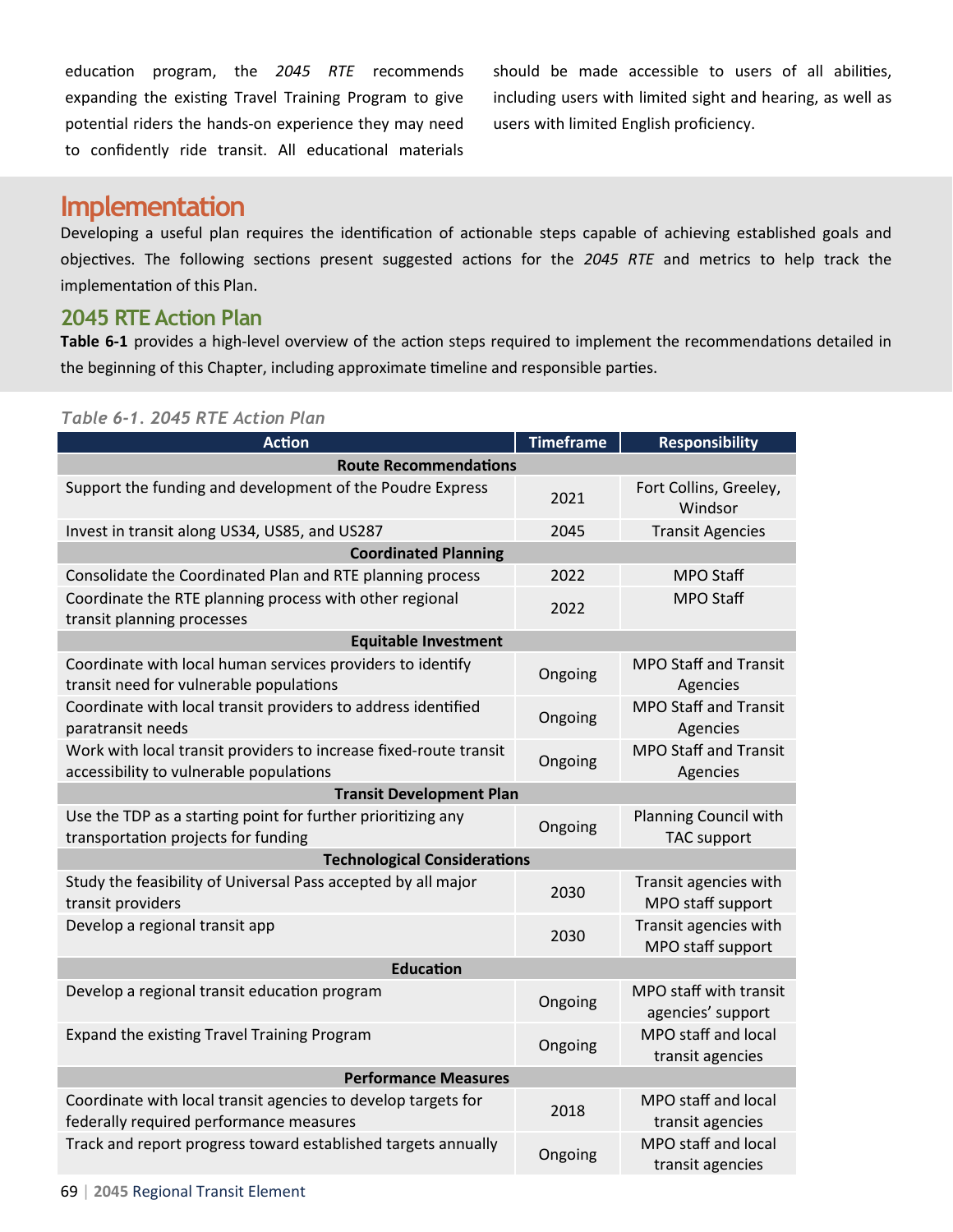#### **Measuring Performance**

In addition to looking at potential future needs, the 2045 *RTE* should address the needs to maintain the existing system. A renewed focus on analyzing and maintaining existing assets has been a priority for the USDOT since the signing of MAP-21 in July 2012. In July 2016, FTA issued a final rule requiring transit agencies to maintain and document minimum Transit Asset Management (TAM) standards to help transit agencies keep their systems operating smoothly and efficiently. According to the FTA, TAM is a business model which prioritizes funding based on the condition of transit assets, to achieve or maintain transit networks in a state of good repair (SGR)<sup>1</sup>. The NFRMPO works with COLT, GET, and Transfort to coordinate regional transit performance measures. As of June 2018, Transfort and CDOT (on behalf of Tier II agencies from across the State) are the

only two agencies with Transit Asset Management (TAM) Plans in the NFRMPO region. See Appendix D for a summary of Transfort TAM targets. COLT and GET elected to join the Statewide *Transit Asset Management Plan* (TAM Plan), while Transfort will set their own targets. In accordance with Federal requirements, the *2045 RTP* will report on three Transit Asset Management Performance Measures and seven Transit Safety performance measures as shown in **Table 6-2**. Additional transit performance measures will be considered as part of the *2045 RTP*. The NFRMPO will continue to work with local transit agencies and CDOT to identify transit asset and safety needs, assist with funding opportunities, and act as the regional steward of target-setting and achievement.

#### *Table 6-2. 2045 RTE Performance Measures*

|                                           | <b>Performance Measure</b>                                                                            |  |
|-------------------------------------------|-------------------------------------------------------------------------------------------------------|--|
| <b>Transit Asset</b><br><b>Management</b> | Percentage of non-revenue vehicles that have met or<br>exceeded their Useful Life Benchmark (ULB)     |  |
|                                           | Percentage of revenue vehicles within a particular asset class that have met or<br>exceeded their ULB |  |
|                                           | Percentage of assets with condition rating below 3.0 on FTA TERM Scale                                |  |
| <b>Transit Safety</b>                     | Number of reportable fatalities by mode                                                               |  |
|                                           | Rate of reportable fatalities per total vehicle revenue miles<br>(TVRM) by mode                       |  |
|                                           | Number of reportable injuries by mode                                                                 |  |
|                                           | Rate of reportable injuries per TVRM by mode                                                          |  |
|                                           | Number of reportable safety events by mode                                                            |  |
|                                           | Rate of reportable safety events per TVRM by mode                                                     |  |
|                                           | Mean distance between major mechanical failures by mode                                               |  |